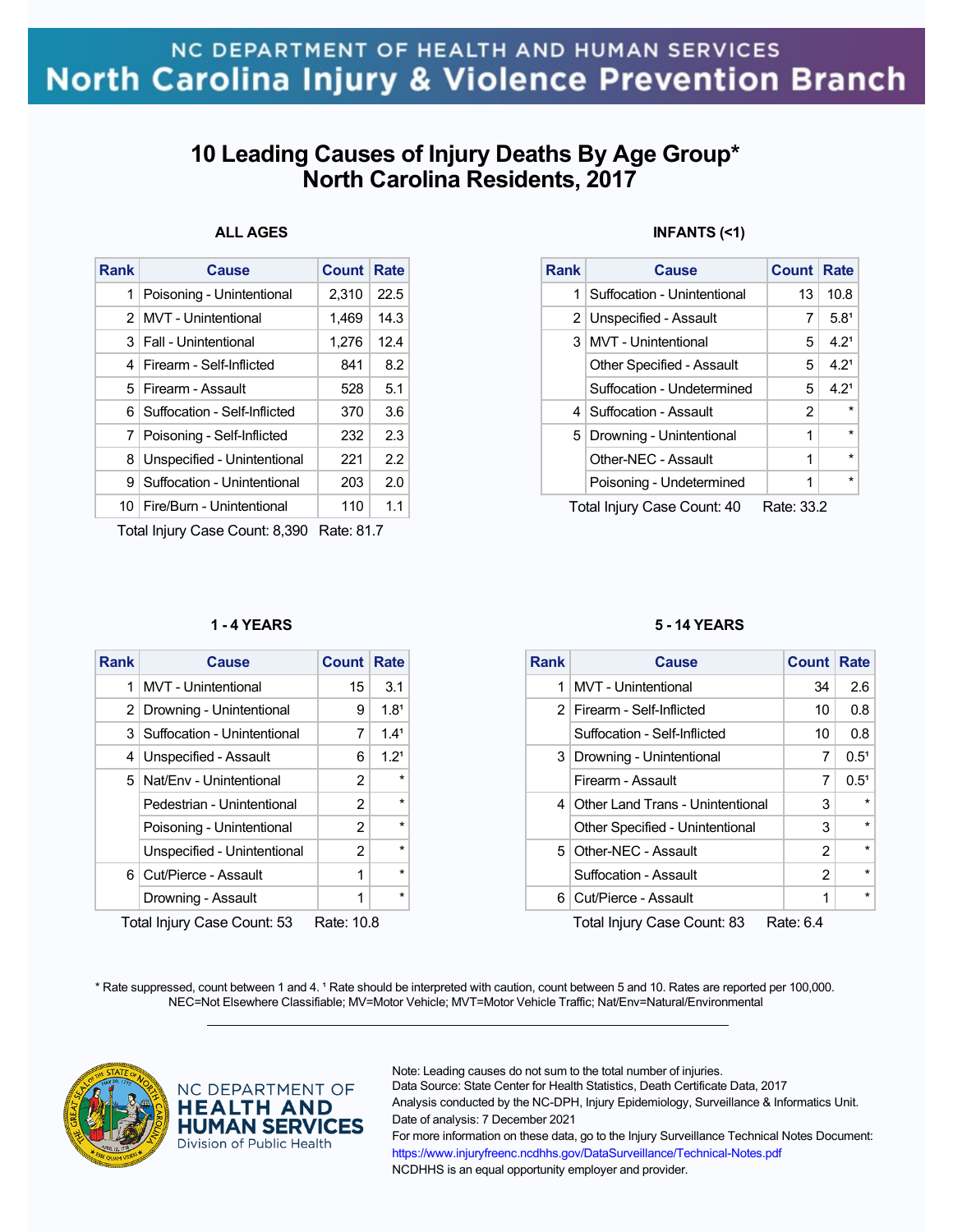# **10 Leading Causes of Injury Deaths By Age Group\* North Carolina Residents, 2017**

### **15 - 24 YEARS**

| Rank | <b>Cause</b>                     | <b>Count</b> | Rate             |
|------|----------------------------------|--------------|------------------|
| 1    | <b>MVT</b> - Unintentional       | 244          | 17.8             |
|      | 2 Poisoning - Unintentional      | 233          | 17.0             |
| 3 I  | Firearm - Assault                | 144          | 10.5             |
| 4    | Firearm - Self-Inflicted         | 81           | 5.9              |
|      | 5   Suffocation - Self-Inflicted | 70           | 5.1              |
| 6    | Drowning - Unintentional         | 22           | 1.6              |
|      | 7   Poisoning - Self-Inflicted   | 16           | 1.2              |
| 8    | <b>Fall - Unintentional</b>      | 9            | 0.7 <sup>1</sup> |
| 9    | Firearm - Unintentional          | 8            | 0.6 <sup>1</sup> |
|      | 10   Fall - Self-Inflicted       | 4            | $\star$          |
|      |                                  |              |                  |

Total Injury Case Count: 884 Rate: 64.4

### **45 - 64 YEARS**

| <b>Rank</b>    | <b>Cause</b>                   | Count Rate |                   |
|----------------|--------------------------------|------------|-------------------|
| 1              | Poisoning - Unintentional      | 776        | 28.7              |
| 2 <sup>1</sup> | MVT - Unintentional            | 437        | 16.1              |
| 3              | Firearm - Self-Inflicted       | 272        | 10.0 <sub>1</sub> |
|                | 4   Fall - Unintentional       | 126        | 4.7 <sup>1</sup>  |
|                | 5   Poisoning - Self-Inflicted | 121        | 4.5               |
| 61             | Suffocation - Self-Inflicted   | 107        | 4.0               |
| 7              | Firearm - Assault              | 87         | 3.2               |
| 8              | Suffocation - Unintentional    | 44         | 1.6               |
| 9              | Fire/Burn - Unintentional      | 41         | 1.5               |
| 10             | Unspecified - Unintentional    | 32         | $1.2\,$           |

Total Injury Case Count: 2,312 Rate: 85.4

### **25 - 44 YEARS**

| <b>Rank</b> | Cause                            | <b>Count Rate</b> |      |
|-------------|----------------------------------|-------------------|------|
| 1           | Poisoning - Unintentional        | 1,229             | 46.2 |
|             | 2 MVT - Unintentional            | 459               | 17.2 |
| 3           | Firearm - Assault                | 263               | 9.9  |
| 4           | Firearm - Self-Inflicted         | 243               | 9.1  |
|             | 5   Suffocation - Self-Inflicted | 163               | 6.1  |
| 6           | Poisoning - Self-Inflicted       | 61                | 23   |
|             | Cut/Pierce - Assault             | 27                | 1.0  |
| 8           | Poisoning - Undetermined         | 22                | 0.8  |
| 9           | Drowning - Unintentional         | 18                | 0.7  |
|             | Firearm - Unintentional          | 18                | 0.7  |

Total Injury Case Count: 2,708 Rate: 101.8

### **AGES 65 & OVER**

| <b>Rank</b> | Cause                           | <b>Count</b> | <b>Rate</b> |
|-------------|---------------------------------|--------------|-------------|
| 1           | Fall - Unintentional            | 1,126        | 69.1        |
|             | 2 MVT - Unintentional           | 275          | 16.9        |
| 3           | Firearm - Self-Inflicted        | 235          | 14.4        |
| 4           | Unspecified - Unintentional     | 172          | 10.5        |
|             | 5   Suffocation - Unintentional | 128          | 7.9         |
| 6           | Poisoning - Unintentional       | 69           | 4.2         |
| 7           | Fire/Burn - Unintentional       | 47           | 2.9         |
| 8           | Poisoning - Self-Inflicted      | 34           | 2.1         |
| я           | Firearm - Assault               | 26           | 1.6         |
| 10          | Suffocation - Self-Inflicted    | 20           | 1.2         |

Total Injury Case Count: 2,310 Rate: 141.7

\* Rate suppressed, count between 1 and 4. <sup>1</sup> Rate should be interpreted with caution, count between 5 and 10. Rates are reported per 100,000. NEC=Not Elsewhere Classifiable; MV=Motor Vehicle; MVT=Motor Vehicle Traffic; Nat/Env=Natural/Environmental  $\mathcal{L}_\mathcal{L} = \{ \mathcal{L}_\mathcal{L} = \{ \mathcal{L}_\mathcal{L} = \{ \mathcal{L}_\mathcal{L} = \{ \mathcal{L}_\mathcal{L} = \{ \mathcal{L}_\mathcal{L} = \{ \mathcal{L}_\mathcal{L} = \{ \mathcal{L}_\mathcal{L} = \{ \mathcal{L}_\mathcal{L} = \{ \mathcal{L}_\mathcal{L} = \{ \mathcal{L}_\mathcal{L} = \{ \mathcal{L}_\mathcal{L} = \{ \mathcal{L}_\mathcal{L} = \{ \mathcal{L}_\mathcal{L} = \{ \mathcal{L}_\mathcal{$ 



### NC DEPARTMENT OF **HEALTH AND HUMAN SERVICES** Division of Public Health

Note: Leading causes do not sum to the total number of injuries.

Data Source: State Center for Health Statistics, Death Certificate Data, 2017 Analysis conducted by the NC-DPH, Injury Epidemiology, Surveillance & Informatics Unit.

Date of analysis: 7 December 2021 For more information on these data, go to the Injury Surveillance Technical Notes Document: https://www.injuryfreenc.ncdhhs.gov/DataSurveillance/Technical-Notes.pdf

NCDHHS is an equal opportunity employer and provider.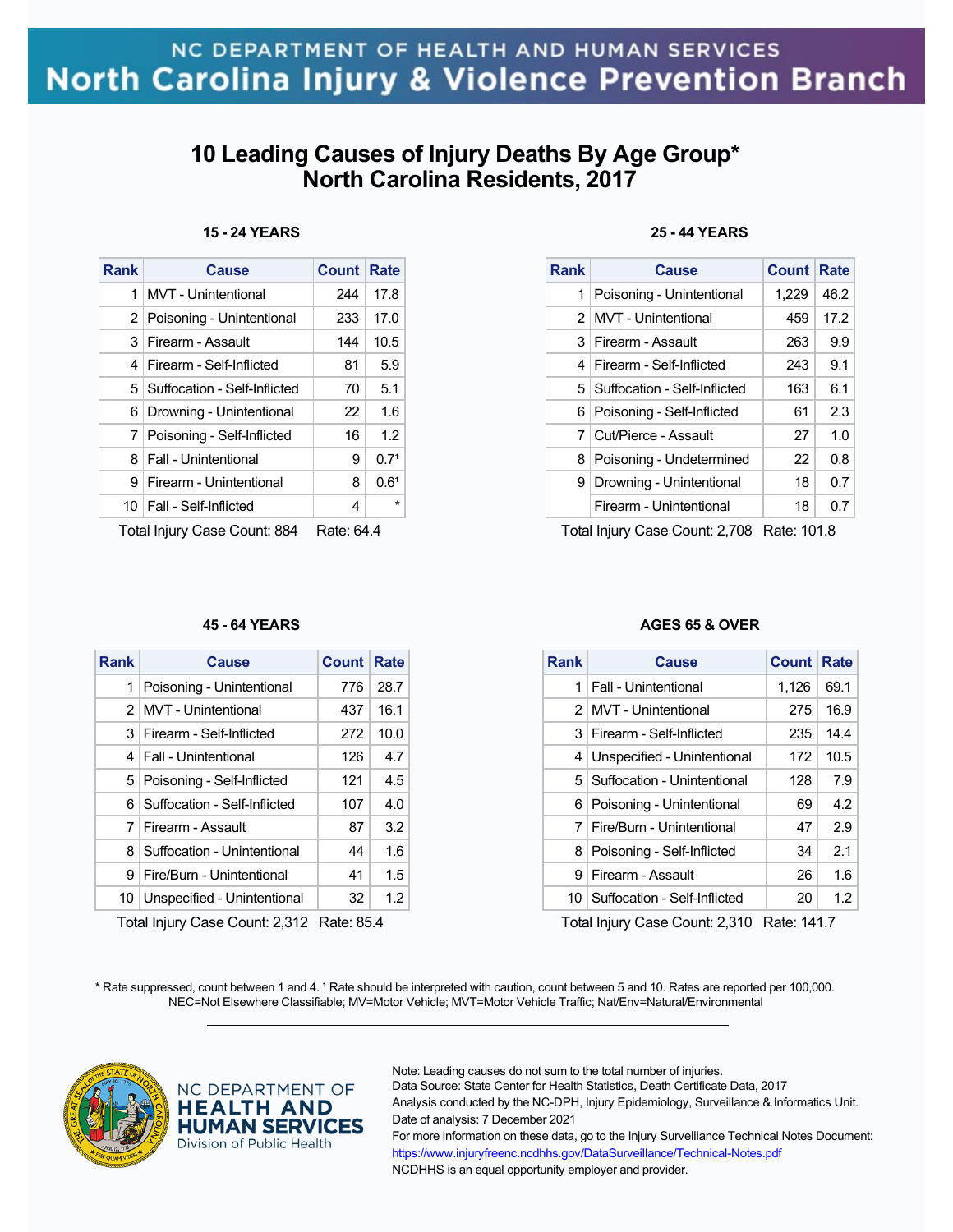# **10 Leading Causes of Injury Deaths By Race/Ethnicity\* North Carolina Residents, 2017**

### **NON-HISPANIC WHITE**

| <b>Rank</b>    | <b>Cause</b>                 | <b>Count</b> | <b>Rate</b> |
|----------------|------------------------------|--------------|-------------|
| 1              | Poisoning - Unintentional    | 1,911        | 29.0        |
| 2 <sup>1</sup> | Fall - Unintentional         | 1,133        | 17.2        |
| 3              | <b>MVT</b> - Unintentional   | 900          | 13.7        |
| 4              | Firearm - Self-Inflicted     | 723          | 11.0        |
| 5              | Suffocation - Self-Inflicted | 294          | 4.5         |
| 6              | Poisoning - Self-Inflicted   | 201          | 3.1         |
| 7              | Unspecified - Unintentional  | 171          | 2.6         |
| 8              | Suffocation - Unintentional  | 150          | 2.3         |
| 9              | Firearm - Assault            | 128          | 1.9         |
| 10 I           | Fire/Burn - Unintentional    | 73           | 1.1         |
|                |                              |              |             |

Total Injury Case Count: 6,227 Rate: 94.6

### **NON-HISPANIC AMERICAN INDIAN**

| <b>Rank</b>                                | <b>Cause</b>                     | <b>Count Rate</b> |                  |  |
|--------------------------------------------|----------------------------------|-------------------|------------------|--|
| 1                                          | <b>MVT</b> - Unintentional       | 35                | 28.5             |  |
| 2 <sub>1</sub>                             | Poisoning - Unintentional        | 23                | 18.7             |  |
| 3                                          | Firearm - Assault                | 9                 | 7.3 <sup>1</sup> |  |
|                                            | Firearm - Self-Inflicted         | 9                 | 7.3 <sup>1</sup> |  |
| 4                                          | Fall - Unintentional             | 8                 | $6.5^{\circ}$    |  |
|                                            | 5   Suffocation - Self-Inflicted | 7                 | 5.7 <sup>1</sup> |  |
| 6                                          | Fire/Burn - Unintentional        | 5                 | 4.1 <sup>1</sup> |  |
|                                            | 7   Poisoning - Self-Inflicted   | 4                 | $\star$          |  |
|                                            | Unspecified - Unintentional      | 4                 | $\star$          |  |
| 8                                          | Drowning - Unintentional         | $\overline{2}$    | $\star$          |  |
| Total Injune Cass Count: 110<br>Data: 06.1 |                                  |                   |                  |  |

Total Injury Case Count: 118 Rate: 96.1

### **NON-HISPANIC BLACK**

| <b>Rank</b> | Cause                           | Count Rate |      |
|-------------|---------------------------------|------------|------|
| 1           | <b>MVT</b> - Unintentional      | 405        | 17.8 |
|             | 2 Firearm - Assault             | 350        | 15.4 |
|             | 3   Poisoning - Unintentional   | 290        | 12.8 |
| 4           | <b>Fall - Unintentional</b>     | 102        | 4.5  |
|             | 5   Firearm - Self-Inflicted    | 82         | 3.6  |
|             | 6   Suffocation - Unintentional | 48         | 2.1  |
| 7           | Unspecified - Unintentional     | 42         | 1.9  |
| 81          | Suffocation - Self-Inflicted    | 36         | 1.6  |
| 9           | Fire/Burn - Unintentional       | 29         | 1.3  |
|             | 10   Cut/Pierce - Assault       | 27         | 1.2  |

Total Injury Case Count: 1,604 Rate: 70.7

### **NON-HISPANIC ASIAN**

| <b>Rank</b>    | Cause                        | <b>Count Rate</b> |                  |
|----------------|------------------------------|-------------------|------------------|
| 1              | Poisoning - Unintentional    | 14                | 4.3              |
| 2 <sup>1</sup> | <b>MVT</b> - Unintentional   | 8                 | 2.4 <sup>1</sup> |
|                | 3   Fall - Unintentional     | 7                 | 2.11             |
|                | Suffocation - Self-Inflicted | 7                 | 2.11             |
| 4              | Firearm - Self-Inflicted     | 6                 | 1.8 <sup>1</sup> |
| 5.             | Firearm - Assault            | 5                 | 1.5 <sup>1</sup> |
| 6              | Drowning - Unintentional     | 4                 | $\star$          |
| 7              | Drowning - Self-Inflicted    | 1                 | $\star$          |
|                | Fall - Self-Inflicted        | 1                 | $\star$          |
|                | Fire/Burn - Self-Inflicted   | 1                 | $\star$          |
|                |                              |                   |                  |

Total Injury Case Count: 58 Rate: 17.7

\* Rate suppressed, count between 1 and 4. <sup>1</sup> Rate should be interpreted with caution, count between 5 and 10. Rates are reported per 100,000. NEC=Not Elsewhere Classifiable; MV=Motor Vehicle; MVT=Motor Vehicle Traffic; Nat/Env=Natural/Environmental  $\mathcal{L}_\mathcal{L} = \{ \mathcal{L}_\mathcal{L} = \{ \mathcal{L}_\mathcal{L} = \{ \mathcal{L}_\mathcal{L} = \{ \mathcal{L}_\mathcal{L} = \{ \mathcal{L}_\mathcal{L} = \{ \mathcal{L}_\mathcal{L} = \{ \mathcal{L}_\mathcal{L} = \{ \mathcal{L}_\mathcal{L} = \{ \mathcal{L}_\mathcal{L} = \{ \mathcal{L}_\mathcal{L} = \{ \mathcal{L}_\mathcal{L} = \{ \mathcal{L}_\mathcal{L} = \{ \mathcal{L}_\mathcal{L} = \{ \mathcal{L}_\mathcal{$ 



### NC DEPARTMENT OF **HEALTH AND HUMAN SERVICES** Division of Public Health

Caution – race classifications changed in July 2020 for all data years Note: Leading causes do not sum to the total number of injuries. Data Source: State Center for Health Statistics, Death Certificate Data, 2017 Analysis conducted by the NC-DPH, Injury Epidemiology, Surveillance & Informatics Unit. Date of analysis: 7 December 2021 For more information on these data, go to the Injury Surveillance Technical Notes Document: https://www.injuryfreenc.ncdhhs.gov/DataSurveillance/Technical-Notes.pdf NCDHHS is an equal opportunity employer and provider.